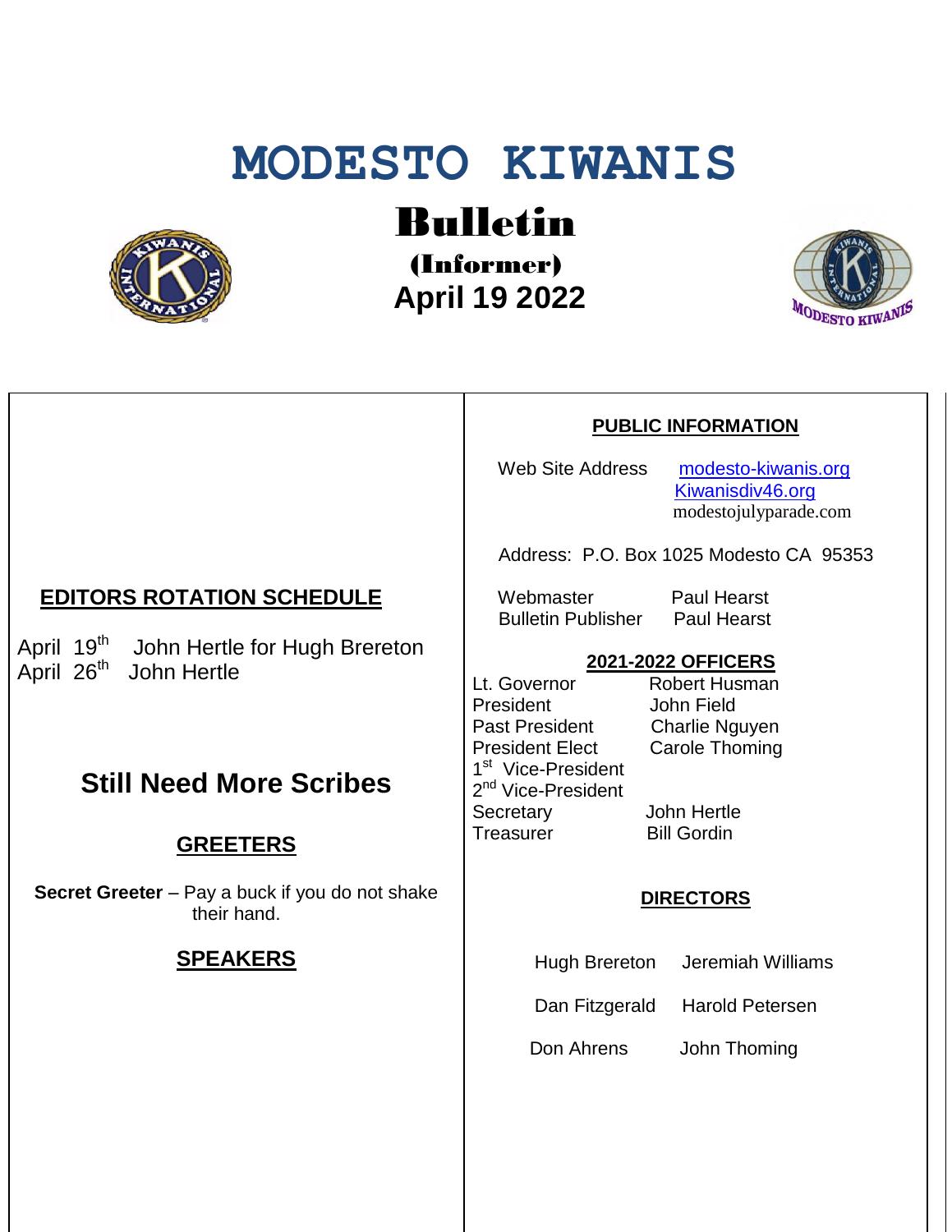Call to Order by **President John Field** 12:10 pm Pledge was led by **Harold** Our Patriotic Song led by our Ivory and Ebony duo (**Jeremiah & Don**) Invocation by **Jeremiah**

Guests: North Modesto Interclub **Larry, Adrian, Lori, Ken, Ana, Robert (Lt Gov), Channa, Judy & George**

Former Kiwanian **Margaret Trammell** 1<sup>st</sup> Lady Chris Field

Speakers: Dr. Bontupotti (sp) President MJC (Dr. 'B') John Schuber MJC Foundation

**Paul H** had his 50<sup>th</sup> Anniversary. They met with their former RV'ers Group for Lunch \$100 donation

4 th of July Committee will meet at **Margaret's** Home Next Monday 4/25 @ 6:00pm

No. Modesto Kiwanis is helping with 'Love Modesto' Event 4/30/22 7- 9:00am

As part of the event **Jeremiah** is championing 'Beautify McHenry Ave' starting at 8:30 (**John H** wanted them to start at his office!)

 No. Modesto is helping with the Special Olympics 5/21 at Gregori Hi School.

 No. Modesto is also Having an interclub with Castle/Atwater Kiwanis Next Tuesday (?) 12:00 Join Them?

May 19 6:00pm we are all going to the Wool Growers Restaurant in Los Banos. \$40 each. Tracy Club will join us, No. Modesto is Invited too  $\odot$ 

No. Modesto is Hosting The American Graffiti Car Show June 10-12. They expect 1500 entries! Their Show is the largest non-profit Car Show west of the Mississippi. For the  $1<sup>st</sup>$  time, they will have a Beer Booth at MJC during the Show. It turns out DR. 'B' is a Beer Fan!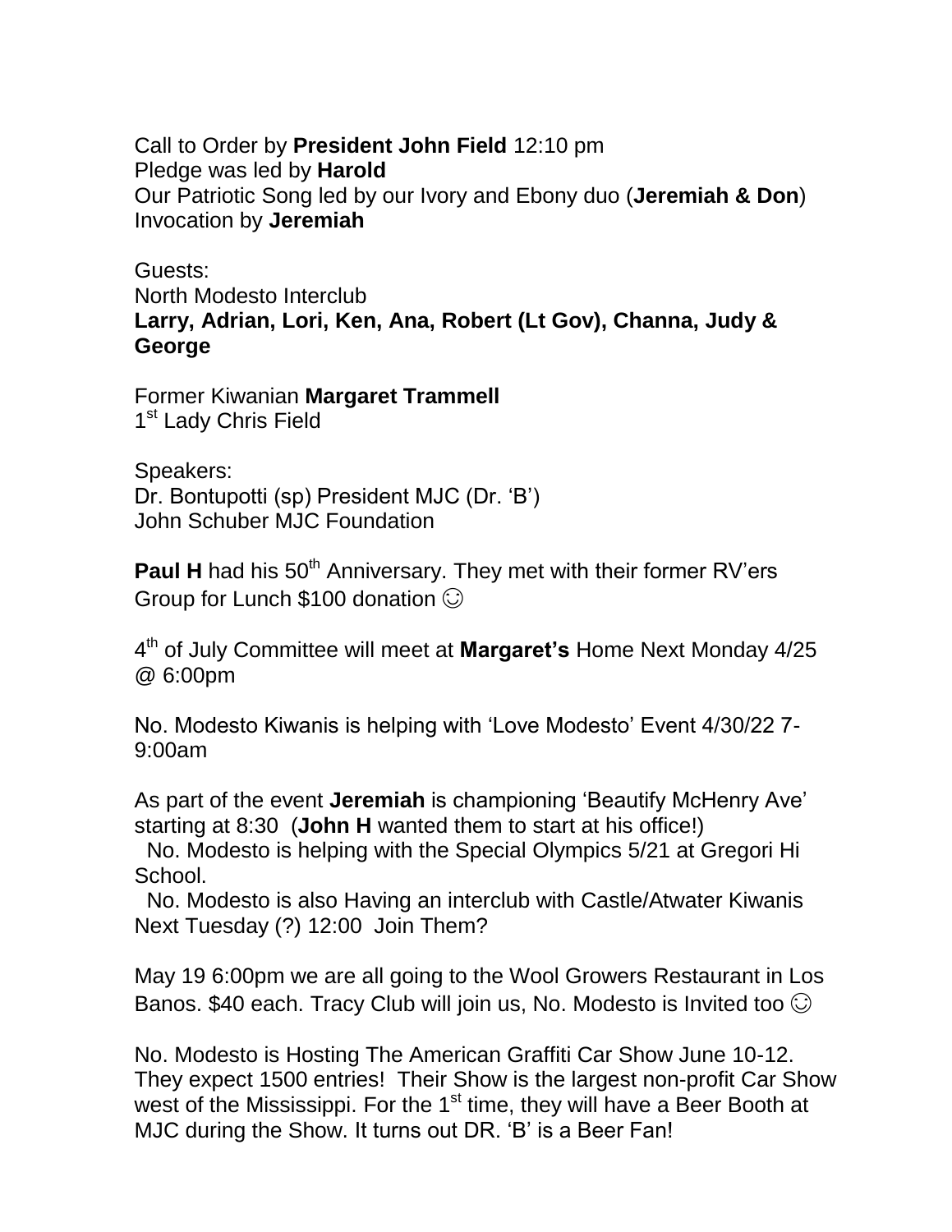Happy Sad \$s

**John T** was happy he made it 'out' of MJC!

 **Carole'**s Car needed tires so they got tires and 'on-the-way' stopped at Jackson Rancheria where the got pulled

over by CHP with 10 month expired license tags. Told…fix it! Ana, was happy she wasn't sitting at a table with nothing but No.

Modesto Members!

 **John F** \$10 tried to Call Bill G's office several times today but no one answered so he was surprised he is here.

 **Bill G**, \$20, tax season over! Now he just has to handle all the 'extensions' that he filed.

 **Dan F** \$10…. Same reason but only \$10 because his office is smaller than **Bill's.**

## **Program: MJC**

Dr. Bontupotti ("born-to-party) Dr. B

MJC President beginning 1/2021

 Dr B is happy with the relationship with Kiwanis and the Car Show and is a Beer Fan.

MJC has had a relationship with Modesto For 100 years!

In 2019 the Student enrollment was just over 24,000

 2020, pandemic numbers dropped to just under 18,000, 100% on-line classes.

 Fall 2021 enrollment is up 8% with 80% of classes 90% full. 45% to start, now 60% of the classes being inperson classes.

They expect to be close to full strength by fall 2022.

 The future MJC is looking at more flexible class scheduling to include "Roomers AND Zoomers" at the same

time. Many technology shifts and upgrades taking place with ever expanding student and faculty options.

 John Schuber, MJC Foundation (previous recipient of our John Veneman Award)

 The Foundation holds funds for Student Scholarships and Student needs.

 The Foundation is on a 100 year anniversary fundraiser with their goal of \$10 million in reach. They want to

raise the Foundation balance to \$32 Million so the interest will continue to fund:

\$750-\$800,000 in Scholarships per year

\$150-\$200,000 in student needs. In many cases help with housing.